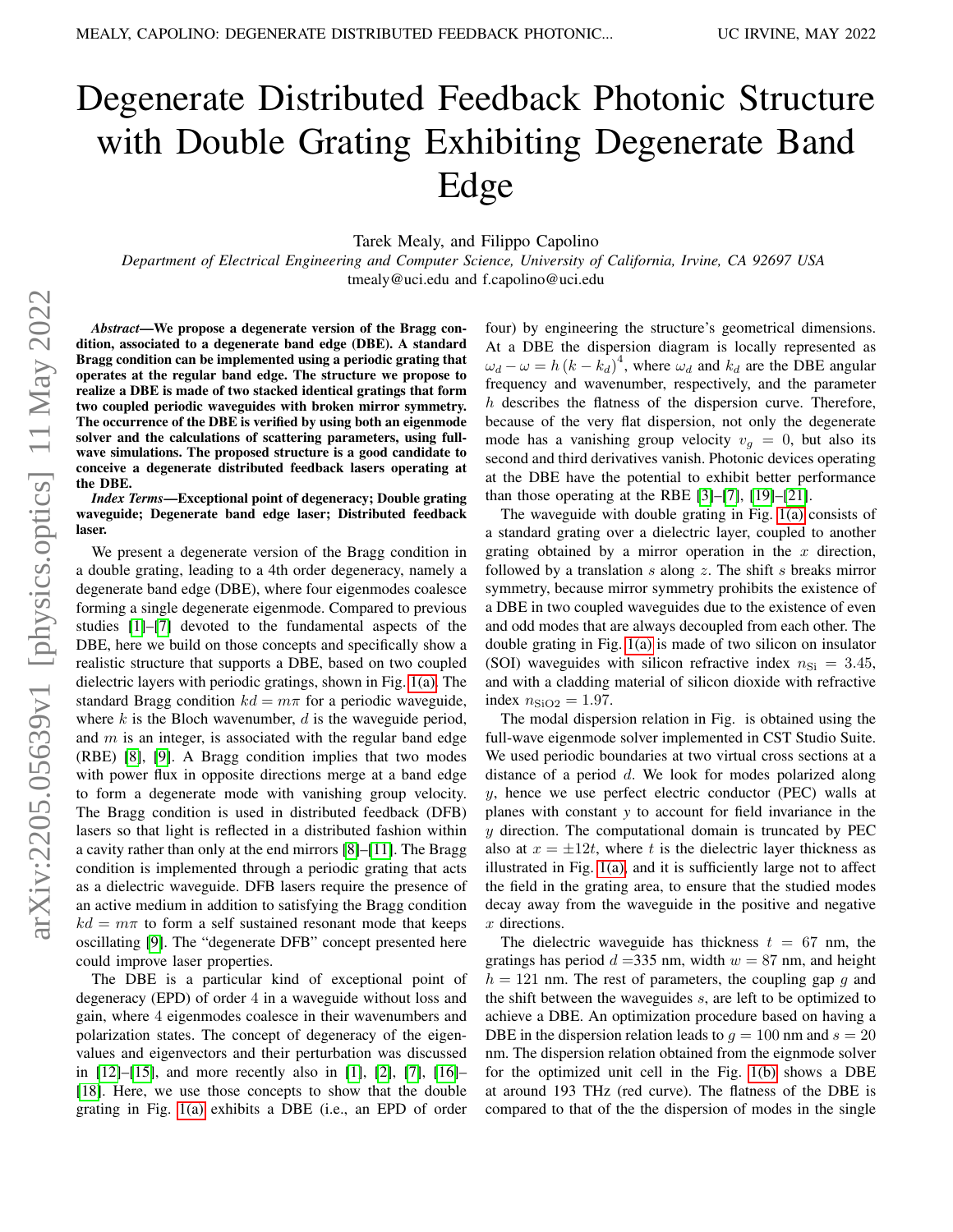<span id="page-1-1"></span><span id="page-1-0"></span>

<span id="page-1-2"></span>Fig. 1. (a) Degenerate distributed feedback photonic cavity with double grating, based on a DBE, obtained by braking mirror symmetry. (b) Dispersion diagram of the eigenmodes in the double grating (a) when the geometry is optimized to exhibit a DBE (red curve). We also show the dispersion of modes in a single grating (blue curve). Note the much flatter dispersion of the mode in the double graing (red curve). (c) Electric field distribution of the DBE mode calculated at  $kd = \pi$ .

grating structure (blue curve) with the same waveguide and grating parameters except for the grating height that is now 42 nm in order to have a regular band edge more or less at the DBE frequency of 193 THz. It is clear from the figure that the dispersion relation for the double grating structure (red curve) is flatter than that of single grating structure (blue curve). The field distribution of the DBE mode at  $k = \pi/d$  is shown in Fig. [1\(c\).](#page-1-2)

Figure shows the dispersion relation of three distinct designs of the double grating structure in Fig. [1\(a\)](#page-1-0) based on three distinct values of the coupling gap  $g$ , the rest of the dimensions are the same as the ones mentioned for the case above. Note that for  $q = 70$  nm the dispersion shows a split band edge [\[22\]](#page-3-13), with four modes around  $f = 193$  THz (black curve), which coalesce when using  $q = 100$  nm. For larger values of  $g$ , the green curve shows a RBE. Indeed, when a parameter is swept (e.g.,  $q$ ) and one finds both a RBE and a split band edge, there is a proper intermediate value (here,



Fig. 2. Dispersion diagram of modes in the double grating in Fig. [1\(a\)](#page-1-0) for three distinct gap values. The change of the dispersion curve from a split band edge ( $g = 70$  nm) to regular band edge ( $g = 130$  nm) implies the existence of DBE using a value of  $g$  between 70 nm and 130 nm. Indeed, the figure shows that the DBE occurs when  $g = 100$  nm (red curve).

 $g = 100$  nm) that leads to a DBE [\[22\]](#page-3-13).

We also verify the existence of the DBE in the proposed double grating structure by finding the scattering matrix using frequency-domain full-wave simulations. Open (radiation) boundaries are used in this simulation and we use waveports as shown in Fig. [3\(a\)](#page-2-0) where two modes (even and odd) are excitable on each port. Note that simulating one unit cell would not lead to an accurate transfer matrix because it would not fully account for the structure periodicity since a waveport supports a waveguide mode and not a Bloch mode. Therefore, in the simulation we include two segments, on the left and right sides of the unit cell, that act as adiabatic transitions between the dielectric waveguide mode and the grating, as shown in Fig. [3\(a\).](#page-2-0) The transition is a chirped grating with height steps of 30 nm, until we reach the whole grating height  $h = 120$  nm. However our goal is to find the transfer matrix  $T_{\text{U}}$  only. Therefore, we also simulated another structure with two chirped gratings as shown in Fig. [3\(b\),](#page-2-1) which is the same structure as in Fig. [3\(a\)](#page-2-0) but without the unit cell at the center. The structure in Fig. [3\(b\)](#page-2-1) is used to deembed the effect of the two transition segments from the results relative to Fig. [3\(a\),](#page-2-0) similarly to what was done in [\[23\]](#page-3-14), [\[24\]](#page-3-15).

Using even and odd modes in the ports shown in Fig. [3\(a\)](#page-2-0) and [3\(b\),](#page-2-1) and defining their associated incident and reflected waves

$$
\mathbf{b} = \begin{bmatrix} b_{e1}, & b_{o1}, & b_{e2}, & b_{o2} \end{bmatrix}^T, \mathbf{a} = \begin{bmatrix} a_{e1}, & a_{o1}, & a_{e2}, & a_{o2} \end{bmatrix}^T.
$$
 (1)

such that  $b = Sa$ . Using full-wave simulations, we find the  $4 \times 4$  scattering matrix expressed as

$$
\underline{\mathbf{S}} = \begin{bmatrix} \mathbf{S}_{11} & \mathbf{S}_{12} \\ \mathbf{S}_{21} & \mathbf{S}_{22} \end{bmatrix} . \tag{2}
$$

It is convenient to define the state vectors  $\Psi_1 = | a_{e1}, a_{o1}, b_{e1}, b_{o1} |$  and  $\Psi_2 =$  $[a_{e1}, a_{o1}, b_{e1}, b_{o1}]^{T}$  $\begin{bmatrix} b_{e2}, & b_{o2}, & a_{e1}, & a_{o1} \end{bmatrix}^T$ , relative to port 1 and port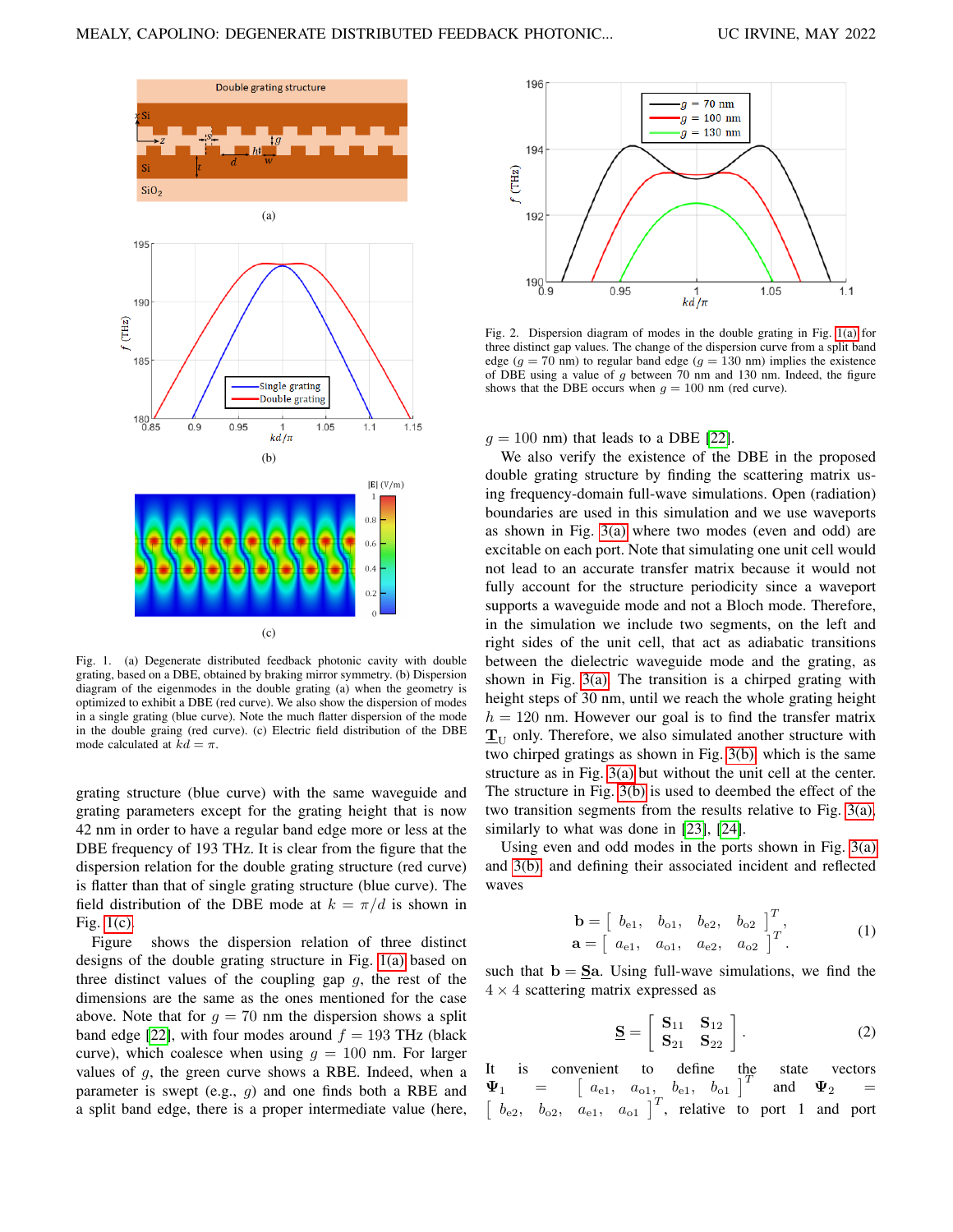<span id="page-2-3"></span><span id="page-2-1"></span><span id="page-2-0"></span>

Fig. 3. (a) Finite-length structure used to estimate the transfer matrix  $T_{\text{U}}$ of one unit cell in the middle. (b) Structure used to de-embed the effect of the two transition regions connected to the left and right sides of the unit cell in (a). (c) Dispersion diagram showing four complex-valued wavenumber versus frequency illustrating the coalescence of four wavenumbers at the DBE point  $k_d d = \pi$ , which is the degenerate Bragg condition. The dispersion is obtained based on the transfer matrix  $T_U$  found by dembedding the structure in (b) from (a). The black-dashed curve shows the dispersion of the purely real branch obtained from the eigenmode solver, already plotted in Fig. Fig. [1\(b\),](#page-1-1) for validation.

2, respectively. They are defined in way that the first two elements represent the amplitudes of waves propagating in the positive  $z$  direction, whereas the second two elements represent the amplitudes of waves propagating in the negative  $z$  direction. As a consequence, the transfer matrix  $\mathbf{T}$  relating them,  $\Psi_2 = \underline{\mathbf{T}} \Psi_1$ , is found as [\[25\]](#page-3-16)

<span id="page-2-2"></span>
$$
\mathbf{\underline{T}} = \left[ \begin{array}{cc} \mathbf{S}_{21} - \mathbf{S}_{22} \mathbf{S}_{12}^{-1} \mathbf{S}_{11} & \mathbf{S}_{22} \mathbf{S}_{12}^{-1} \\ - \mathbf{S}_{12}^{-1} \mathbf{S}_{11} & \mathbf{S}_{12}^{-1} \end{array} \right].
$$
 (3)

The T-matrices of the two structures shown in Figs. [3\(a\)](#page-2-0) and [3\(b\)](#page-2-1) are  $\underline{T}_{15} = \underline{T}_R \underline{T}_U \underline{T}_L$  and  $\underline{T}_{14} = \underline{T}_R \underline{T}_L$ , respectively, where  $\underline{T}_{\rm R}$  and  $\underline{T}_{\rm L}$  are the T-matrices of the two chirped grating structures. The chirped structure represented by  $T<sub>R</sub>$  is a flipped version, in the  $z$  direction, of the other one represented by  $\underline{\mathbf{T}}_L$ , and therefore they satisfy  $\underline{\mathbf{T}}_R = \mathbf{F} \underline{\mathbf{T}}_L^{-1} \mathbf{F}^{-1}$ , if  $\underline{\mathbf{T}}_L$  is not singular, where  $\bf{F}$  is a transformation matrix that flips the direction of wave propagation, made by two  $0$  in the diagonal blocks and two identity matrices in the codiagonal blocks.

Hence, we calculate the new T-matrix  $\mathbf{T}_n = \mathbf{T}_{15} \mathbf{T}_{14}^{-1} =$  $\underline{\mathbf{T}}_{\text{R}}\underline{\mathbf{T}}_{\text{U}}\underline{\mathbf{T}}_{\text{R}}^{-1}$  whose eigenvalues are the same of those of the unit-cell T-matrix  $\underline{\mathbf{T}}_U$ , similarly to what is done in [\[23\]](#page-3-14), [\[24\]](#page-3-15). The T-matrices  $\underline{T}_{15}$  and  $\underline{T}_{14}$  are obtained by transformation of the scattering matrices associated to the 4-port structures in Figs. [3\(a\)](#page-2-0) and Fig. [3\(b\)](#page-2-1) based o[n3.](#page-2-2)

According to Floquet-Bloch theory, we look for periodic solutions of the state vector as  $e^{-jkd}$  where k is the Floquet-Bloch complex wavenumber, that satisfy  $\Psi' = \lambda \Psi$ , with  $\lambda \equiv$  $e^{-jkd}$ , where  $\Psi$  and  $\Psi' = \underline{\mathbf{T}}_{U} \Psi$  are the state vectors at the input and output of a unit cell. The eigenvalue problem is then formulated as

$$
\underline{\mathbf{T}}_{\mathbf{U}}\Psi = \lambda\Psi,\tag{4}
$$

where the eigenvalues  $\lambda_n \equiv e^{-j k_n d}$ , with  $n = 1, 2, 3, 4$ , are obtained by solving the dispersion characteristic equation  $D(k,\omega) \equiv \det(\mathbf{T}_{\text{U}} - \lambda \mathbf{1})$ , with 1 being the  $4 \times 4$  identity matrix.

We show in Fig. [3\(c\)](#page-2-3) the Floquet-Bloch complex-valued wavenumber dispersion diagram of the four eigenmodes of the structure in Fig. [1\(a\).](#page-1-0) The dispersion diagram confirms the existence of the DBE at a frequency  $f \approx 193$  THz, where four branches coalesce. The black-dashed curve is the dispersion diagram with a purely real wavenumber obtained via the eigenmode solver using phase-shift boundary conditions, shown here for comparison purposes. Indeed, a good matching is found for the curve with purely real wavenumber, which validates the method described above based in the dembedding procedure, that confirms the existence of the DBE.

In conclusion, we have proposed a photonic structure with double grating that exhibits a DBE in its dispersion diagram where a degenerate Bragg condition occurs at  $kd = \pi$ . We have demonstrated the occurrence of the DBE using two methods: (i) by finding the dispersion relation of modes with purely real wavenumbers using an eigenmode solver and observing the very flat dispersion, and (ii) by finding the four complex-valued wavenumbers from the scattering parameters by using full-wave simulations. The degenerate Bragg condition we have found in the double grating structure can be used to conceive a "degenerate distributed feedback laser", that may lead to interesting properties, even augmented when compared to a DFB laser. The first DBE laser analysis was carried out in [\[19\]](#page-3-11) using a transmission line method for an ideal structure. Interesting properties were found in that ideal DBE structure like stability of the lasing oscillation frequency when varying the load, and lower threshold than the one in the RBE laser, even in the case when the RBE cavity has the same quality factor of the DBE cavity. Future studies shall be devoted to study the cavity effect and the lasing properties of the double grating with degenerate Bragg condition presented in this letter.

## ACKNOWLEDGMENT

This material is based on work supported by the Air Force Office of Scientific Research award number FA9550-18-1- 0355, and by the National Science Foundation under award